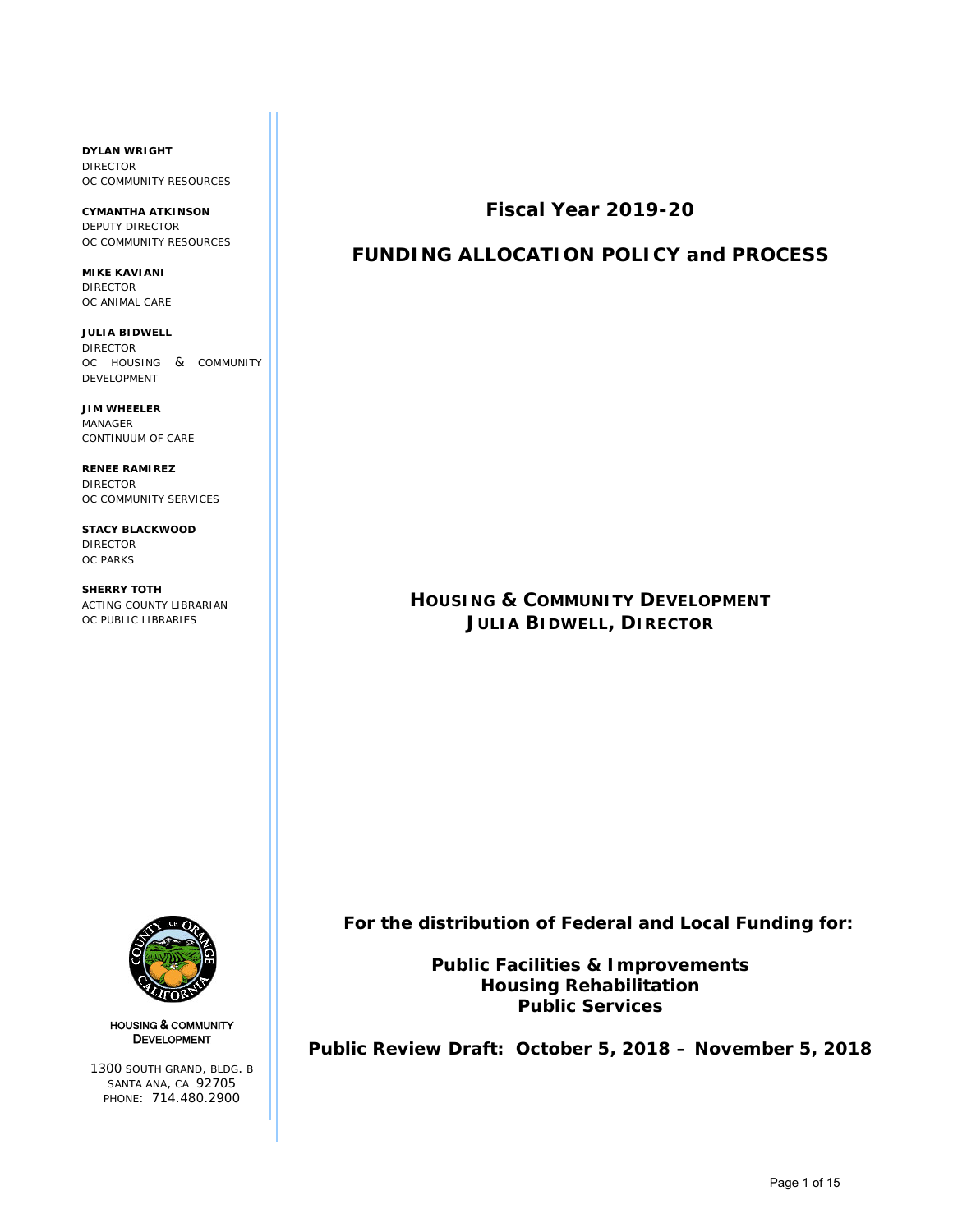# **TABLE OF CONTENTS**

| <b>Section</b>                                                      | Page |
|---------------------------------------------------------------------|------|
|                                                                     |      |
| Ι.                                                                  |      |
|                                                                     |      |
|                                                                     |      |
|                                                                     |      |
|                                                                     |      |
|                                                                     |      |
| Н.                                                                  |      |
|                                                                     |      |
| 1. Option to redirect FY 2019-20 HR and PF&I project funding8       |      |
|                                                                     |      |
|                                                                     |      |
|                                                                     |      |
|                                                                     |      |
|                                                                     |      |
|                                                                     |      |
|                                                                     |      |
|                                                                     |      |
| Ш.                                                                  |      |
| <b>Tables</b>                                                       |      |
| Table 1 Fiscal Years 2015-19 Funding Allocations                    | 4    |
| Table 2 Estimated Funding Allocations proposed for FY 2019-20       | 5    |
| Table 3 FY 2015-19 Federal Funds Allocation for High Priority Needs | 7    |
| Table 4 Performance Outcome Measurement System                      | 13   |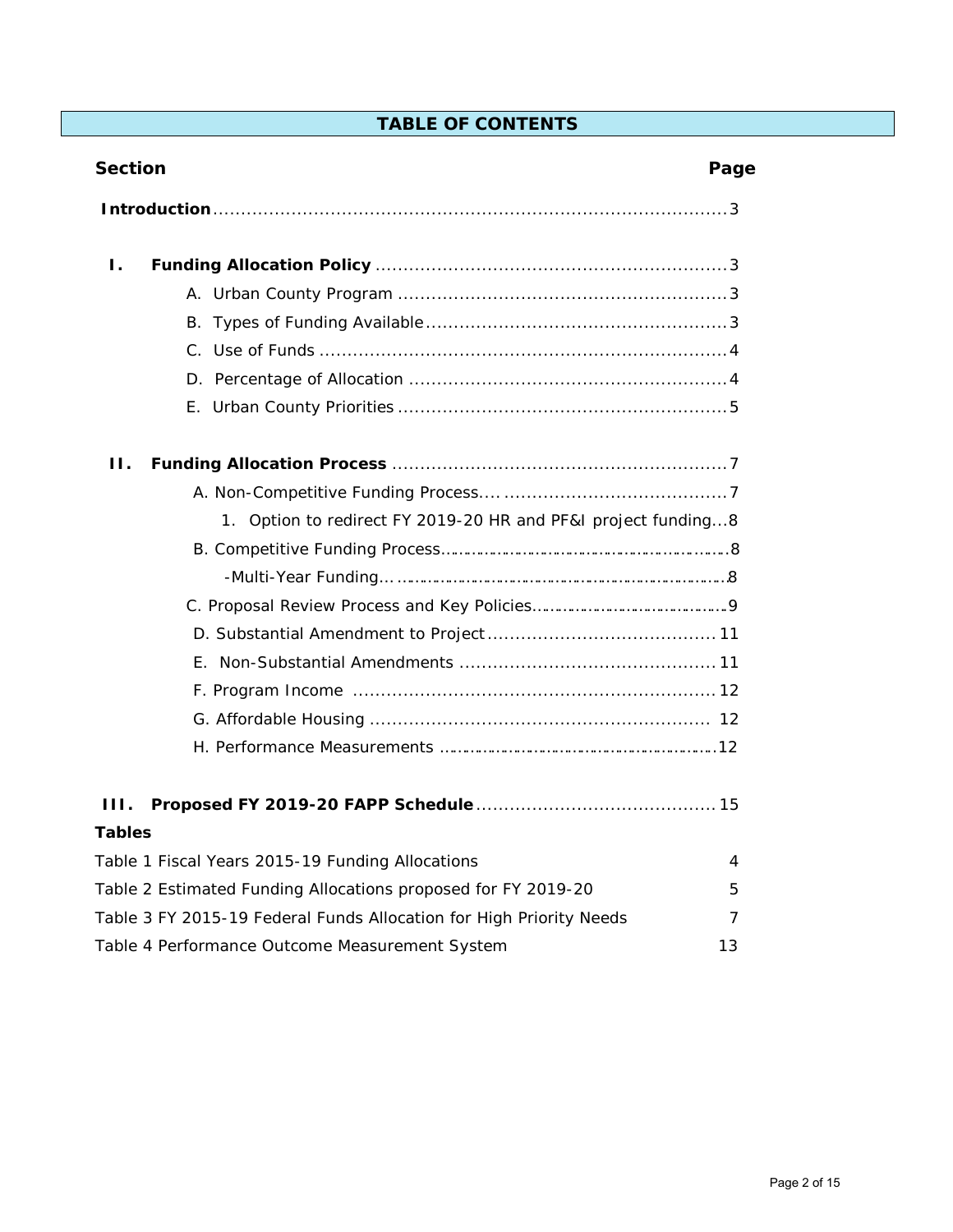# **Introduction**

Under Title I of the Housing and Community Development Act of 1974, as amended, Orange County meets the qualifications of an Urban County. Under Federal regulations, Urban Counties are eligible to receive and allocate Community Development Block Grant (CDBG), Home Investment Partnership Program (HOME), and Emergency Solutions Grant (ESG) funds. Housing & Community Development acts as the lead agency for administrating each program, under the direction of the U.S. Department of Housing and Urban Development (HUD).

The FY 2019-20 Funding Allocation Policy and Process (FAPP) is a planning document that marks the fifth year of the FY 2015-19 Consolidated Plan (ConPlan). The primary purpose of the FAPP is to utilize priorities listed in the ConPlan to address local housing and community development needs with Federal and local resources in preparing the Annual Action Plan (AAP). The Annual Action Plan (AAP) will be presented to Orange County Board of Supervisors at a Public Hearing on or around May 1, 2019.

The FAPP also includes estimated funding goals for eligible housing, community development, and/or economic development activities; the process for distributing funding; funding priorities; funding exceptions; and overall requirements to be met when using Federal and local funds.

In order to qualify for funding under the CDBG, HOME or ESG programs HUD uses 80 percent of the Area Median Income (AMI) to determine eligibility. Therefore, projects and activities must ensure that persons being served have incomes at or below 80 percent AMI.

In compliance with HUD regulations (CFR 91.105), Housing & Community Development provides a 30 day public review and comment period for the following documents: the FAPP, AAP, and any substantial amendments to the AAP.

# **I. Funding Allocation Policy**

# **A. Urban County Program**

The Orange County Urban County Program is comprised of the County unincorporated area, eleven (11) cities with populations under 50,000 (participating cities) and two (2) cities, Placentia and Yorba Linda, with populations over 50,000 (metropolitan cities). The eleven (11) participating cities include Brea, Cypress, Dana Point, Laguna Beach, Laguna Hills, Laguna Woods, La Palma, Los Alamitos, Seal Beach, Stanton, and Villa Park. These cities are not eligible to receive Community Planning and Development (CPD) program funds directly from the U.S. Department of Housing and Urban Development (HUD) and have opted to participate in the Urban County Program. The cities of Placentia and Yorba Linda, with populations of over 50,000, are eligible to participate as an entitlement jurisdiction and have elected to join with the Urban County Program as a metropolitan city.

# **B. Types of Funding Available**

The Urban County Program annually receives Federal and local funds to allocate to projects and activities that meet identified needs as stated in the ConPlan. The following types of funding are anticipated to be available during FY 2019-20:

#### Federal Funds

Community Development Block Grant (CDBG-14.218), Emergency Solutions Grant (ESG-14.231), Home Investment Partnerships Program (HOME-14.239) and program income generated from repayments or other funding accrued and collected from previously funded CDBG and HOME projects.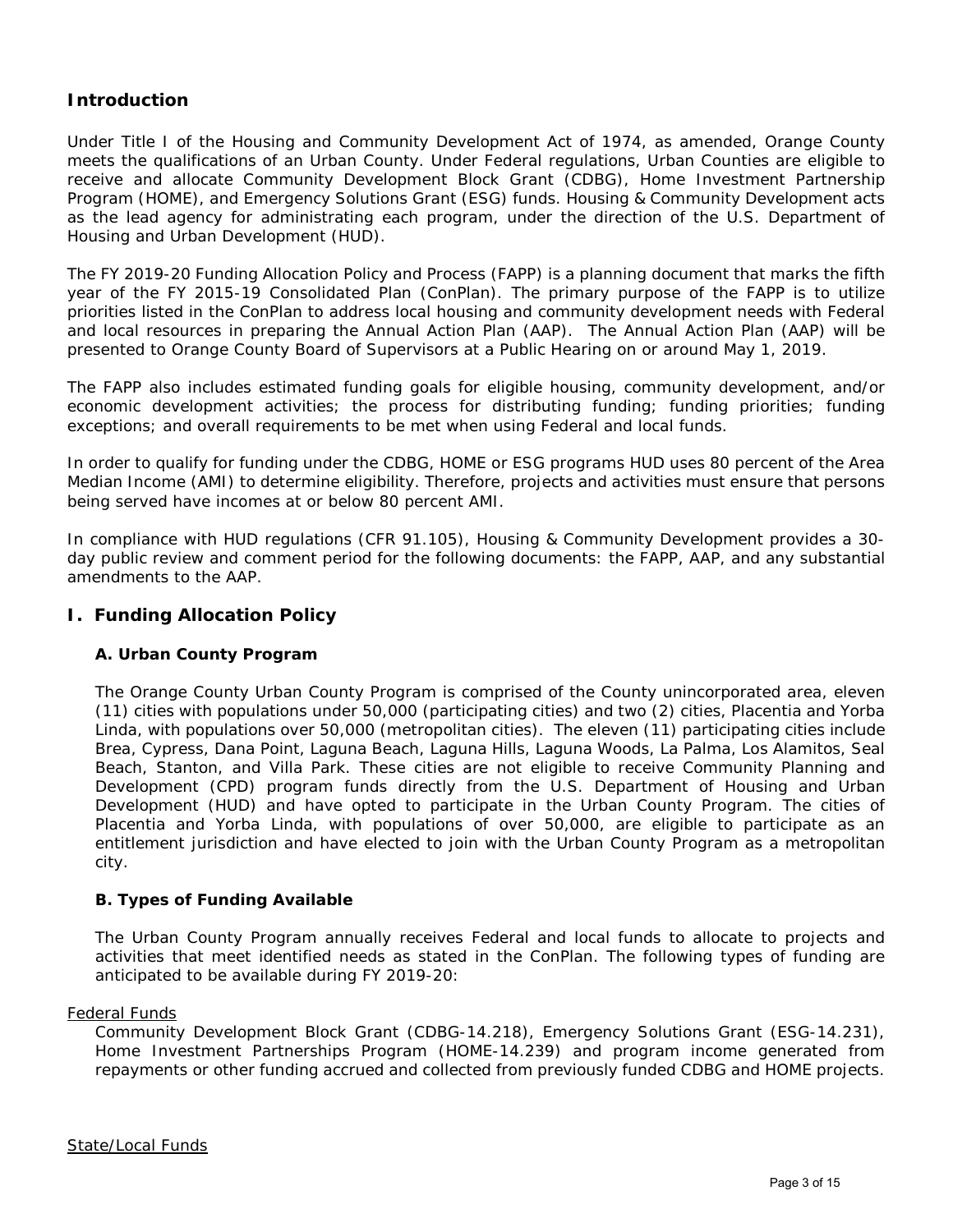Orange County Housing Authority Operating Reserves and Housing Successor Agency, if available; State Funds SB@, State ESG and/or other state or local funds as may be available.

# **C. Use of Funds**

The Urban County Program allocates Federal, State and local funds to a variety of projects and activities including the development of housing (both permanent and rental), improvements to public facilities, acquisition of land, and public services. Table 1 (below) identifies those Federal and local funds allocated in years 1-3 of the FY 2015-19 Con Plan.

|                                              | FY 2015-16  | FY 2016-17  | FY 2017-18  | FY 2018-19  | FY 2019-20        | <b>Funding</b> |
|----------------------------------------------|-------------|-------------|-------------|-------------|-------------------|----------------|
| <b>Federal Program</b><br><b>Funds</b>       | Year 1      | Year 2      | Year 3      | Year 4      | Year <sub>5</sub> | <b>Totals</b>  |
| <b>CDBG</b>                                  | \$3,219,617 | \$3,235,107 | \$3,227,880 | \$3,253,262 |                   | \$12,935,866   |
| <b>HOME</b>                                  | \$686,908   | \$736,755   | \$744,255   | \$1,050,496 |                   | \$3,218,414    |
| <b>ESG</b>                                   | \$271,224   | \$213,433   | \$215,408   | \$215,496   |                   | \$915,561      |
| <b>Subtotal Federal</b><br><b>Funds</b>      | \$4,177,749 | \$4,185,295 | \$4,187,543 | \$4,519,254 | \$0               | \$17,069,841   |
| Reprogrammed /PI Federal Funds               |             |             |             |             |                   |                |
| CDBG Program Income                          | \$225,000   | \$205,227   | \$198,202   | \$153,000   |                   | \$781,429      |
| <b>CDBG Reprogrammed</b>                     | \$257,847   | \$612,793   | \$685,764   | \$149,086   |                   | \$1,705,490    |
| <b>ESG Reprogrammed</b>                      | 0           | $\mathbf 0$ | \$0         | $\mathbf 0$ |                   | \$0            |
| HOME Program Income                          | \$200,000   | \$180,000   | \$135,000   | \$135,000   |                   | \$650,000      |
| <b>Subtotal</b><br><b>Reprogrammed Funds</b> | \$682,847   | \$998,020   | \$1,018,966 | \$437,086   | \$0               | \$3,136,919    |
| <b>Total Federal Funding</b>                 | \$4,860,596 | \$5,183,315 | \$5,206,509 | \$4,956,340 | \$0               | \$20,206,760   |
| <b>Other Funds</b>                           | \$540,000   | \$2,052,930 | \$1,860,945 | 557,450     |                   | \$5,011,325    |
| 15U Housing Funds                            | \$50,000    | \$50,000    | \$50,000    | \$100,000   |                   | \$250,000      |
| <b>Total Funds</b>                           | \$5,450,596 | \$7,286,245 | \$7,117,454 | \$5,613,790 | \$0               | \$25,468,085   |
|                                              |             |             |             |             |                   |                |
|                                              |             |             |             |             |                   |                |
|                                              |             |             |             |             |                   |                |

# **D. Percentage of Allocation**

Based on the needs identified in the FY 2015-19 ConPlan, Housing & Community Development is estimating the percentage of funds to allocate toward each proposed activity for the FY 2019-20 AAP. The percentages identified in Table 2 (below) were derived from 5-Year Needs Assessment based by priority needs identified in the ConPlan as: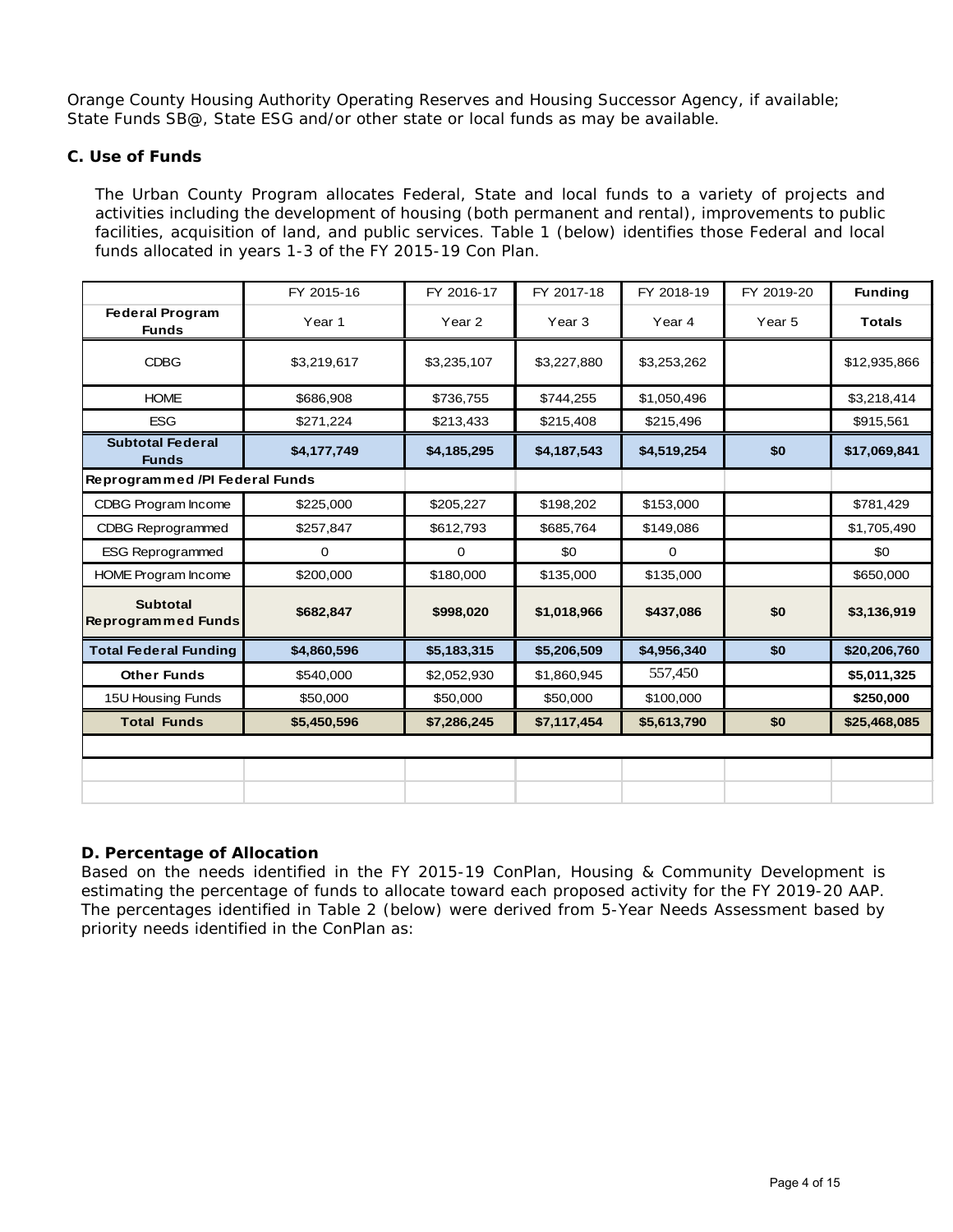|                                                                                                                                                                 | TABLE 2: ESTIMATED FUNDING ALLOCATIONS PROPOSED FOR FY 2019-20 |  |  |
|-----------------------------------------------------------------------------------------------------------------------------------------------------------------|----------------------------------------------------------------|--|--|
|                                                                                                                                                                 | % Range                                                        |  |  |
| $\star$<br><b>Affordable Housing</b><br>(Assumes all HOME funds including 15% Home<br>CHDO mandate and funding for both affordable<br>rental and homeownership) | $22\% - 29\%$                                                  |  |  |
| Housing Rehabilitation (CDBG)                                                                                                                                   | 15%-20%                                                        |  |  |
| Public Facilities and Improvement (CDBG)                                                                                                                        | 22%-29%                                                        |  |  |
| <b>Public Services</b><br>(Includes Maximum CDBG limit of 15%, plus ESG,<br>and local funding, if available)                                                    | 18%-22%                                                        |  |  |
| <b>Percentage of Total Funding</b>                                                                                                                              | 100%                                                           |  |  |
| Source: Housing & Community Development                                                                                                                         |                                                                |  |  |
| Affordable Housing funding is distributed through a separate process.                                                                                           |                                                                |  |  |

Because the FAPP is a forward planning document, the allocation percentages listed in Table 2 may differ from actual dollars expended based on the number of applications received and funded. The percentages may change also based on final allocations of funds from HUD and calculation of any recaptured funds available from the prior fiscal years. If demand for one activity is under subscribed and funds are available to allocate to another eligible activity, which is oversubscribed, Housing & Community Development may recommend to the Orange County Board of Supervisors that funding percentages change to meet local needs.

Based on funding levels, not all projects that score the minimum 70 points required for consideration for funding may be recommended for preliminary funding. Those projects may be placed on a Wait List and will be considered for funding in the future should additional recaptured or reprogrammed dollars become available. However, due to limited resources Housing & Community Development may also recommend funding projects that were not funded to maximum capacity prior to funding projects on the Wait List.

To avoid funding cuts, the County may utilize reprogrammed funds in FY 2019-20 as funding is available and eligible.

# **E. Urban County Priorities**

Priorities for the Urban County Program are established during the development of the ConPlan. The ConPlan identifies, within a five-year reporting period, Orange County's overall community development needs (i.e., Housing, Special Needs, and Housing and Community Developments Activities) for extremely low, low and moderate-income persons and households. Additionally, a major component of the ConPlan is the Strategic Plan that outlines Orange County's long-term goals and prioritizes its housing and non-housing needs. The Strategic Plan also presents a comprehensive approach to addressing homelessness through a Continuum of Care System (CoC).

To better understand local needs a comprehensive Housing and Community Development Needs Survey was distributed to residents living in participating jurisdictions in the Urban County Program by the following means:

- Made available and collected at community centers and public counters;
- Mailed to social service providers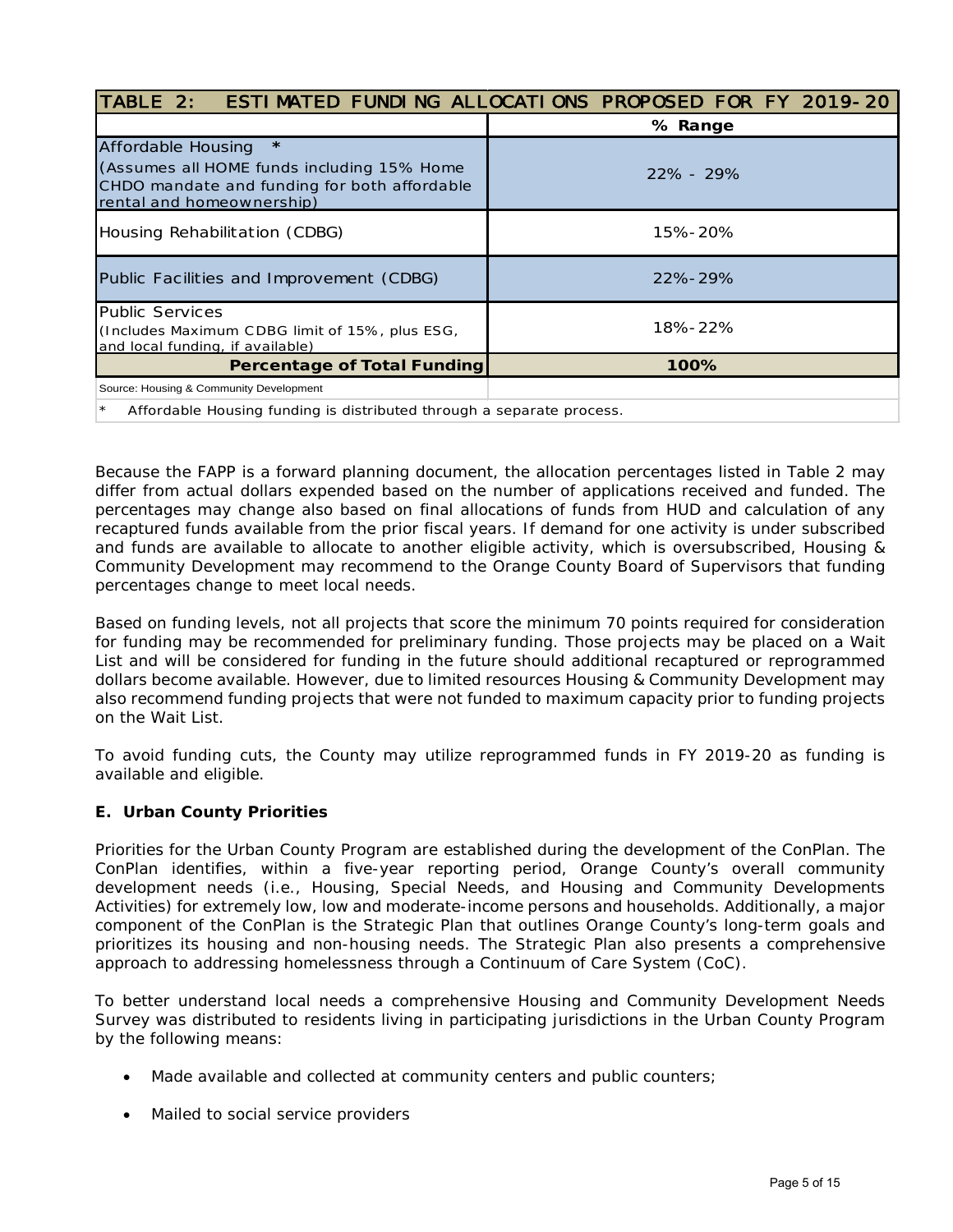- Distributed at community meetings for input.
- Made available on the County Website under OC Housing & Community Development for general public input.
- Annually each Organization is responsible to conduct public hearings (City Council, Board of Supervisors, Non Profit Board Meetings, etc.) to gather public input on activities to fund.

In addition to resident surveys, interviews were also conducted with Non-Profit Service Providers to further understand local needs. The development of the FY 2015-19 ConPlan also includes a survey process.

# **Priority Ranking:**

Based on the comprehensive Housing and Community Development Needs Survey, priority ranking was assigned to each category of need as follows:

- **High Priority:** Activities to address this need are expected to be funded with CPD funds during the five-year period.
- **Low Priority:** If CPD funds are available, activities to address this need may be funded during the five-year period.
- **No Such Need:** The Urban County Program finds there is no need for such activities or the need is already substantially addressed. The Urban County Program will not support applications for public assistance by other entities for activities where no such need has been identified.

For the purposes of allocating Federal and local resources overall priority will be given to projects that meet a "High" priority need.

#### **Additional Priorities:**

The following are examples of additional project and activity types that will be considered for funding although they did not appear on the Housing and Community Development Needs Assessment Survey.

- Homeless Services activities;
- Public Services projects filling the gap in the Homeless CoC which were not filled by Continuum of Care Homeless Assistance funding;
- Projects that fulfill federal Regulations or assist in achieving compliance with Federal law (e.g. Non Compliance with ADA).

# **Projects Considered Non-Priority projects:**

The following is a list of projects and activity types that will not be given consideration for funding, as they are not a priority need.

- Projects that contain eligible activities not identified on the priority charts;
- Projects seeking funding for planning costs;
- Projects seeking funds for lead-based paint activity costs. These costs may be paid either through available rehabilitation funds or through funds received from other funding sources such as the Healthy-Homes, Lead-Based Paint Hazard Control Program.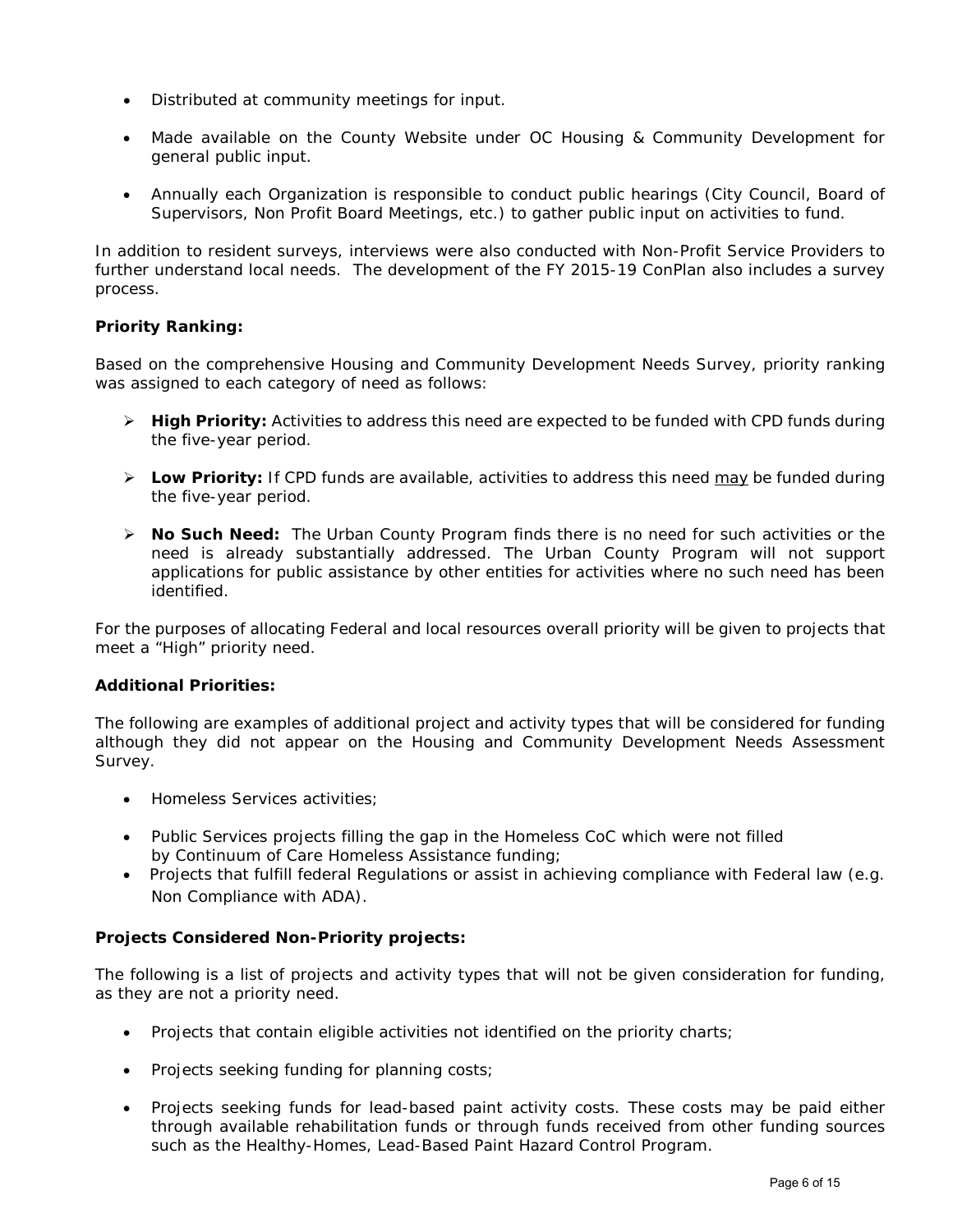- Improvements to streets/alleyways located outside of income-qualified census tracts.
- Projects involving the construction and installation of street signs.
- ADA improvements to buildings or portions thereof, which are used for the general conduct of government, that do not comply with 24 CFR570.200 (b) (1) and do not meet one of the three National Objectives of the CDBG Program.

## **Exemptions from the Funding Allocation Process:**

In addition to priority and non-priority ranked projects, the Urban County Program also undertakes certain activities that are exempt from the competitive process:

- Administration The Urban County Program utilizes a percentage of Housing & Community Development allocations to administer the CDBG, ESG and HOME programs.
- Orange County's obligations to a specific community center(s) within the unincorporated area.
- Orange County's Emergency Shelter Program, and other low-threshold emergency shelters located in participating cities to receive remaining CDBG Public Services funds (capped at 15% of total CDBG allocation, plus receipted Program Income) and ESG funds.
- Potential redirected funding for capital improvements to homeless shelters and/or navigation centers.
- Fair Housing and Equal Opportunity related activities as mandated by HUD.

#### **Priority Activities**

Table 3 shows the funds for the FY 2015-19 Con Plan period, the funds actually allocated in each Fiscal Year, and the difference (funds needed).

| TABLE 3: FY 2015-19 FEDERAL FUNDS ALLOCATION FOR HIGH PRIORITY NEEDS |                                                               |              |             |             |                   |             |            |
|----------------------------------------------------------------------|---------------------------------------------------------------|--------------|-------------|-------------|-------------------|-------------|------------|
| Activities                                                           | <b>Funds Needed</b><br>5 Year Plan<br>Needs and<br>Priorities |              | FY 2015-16  | FY 2016-17  | FY 2017-18        | FY 2018-19  | FY 2019-20 |
|                                                                      |                                                               |              | Year 1      | Year 2      | Year <sub>3</sub> | Year 4      | Year 5     |
| CDBG                                                                 | \$15,600,000                                                  | \$2,665,134  | \$3,219,617 | \$3,235,107 | \$3,227,880       | \$3,252,262 |            |
| <b>HOME</b>                                                          | \$5,550,000                                                   | \$2,331,586  | \$686,908   | \$736,755   | \$744,255         | \$1,050,496 |            |
| <b>ESG</b>                                                           | \$12,250,000                                                  | \$11,334,089 | \$271,224   | \$213,433   | \$215,408         | \$215,846   |            |
| <b>Totals</b>                                                        | \$33,400,000                                                  | \$16,330,809 | \$4,177,749 | \$4,185,295 | \$4,187,543       | \$4,518,604 | \$0        |

# **II. Funding Allocation Process**

#### **A. Non-competitive Funding Process:**

- Administration The Urban County Program utilizes a percentage of Housing & Community Development allocations to administer the CDBG, ESG and HOME programs.
- Orange County's obligations to a specific community center within the unincorporated area.
- Orange County's Emergency Shelter Program, and other low-threshold emergency shelters located in participating cities to receive remaining CDBG Public Services funds (capped at 15% of total CDBG allocation, plus receipted Program Income) and ESG funds.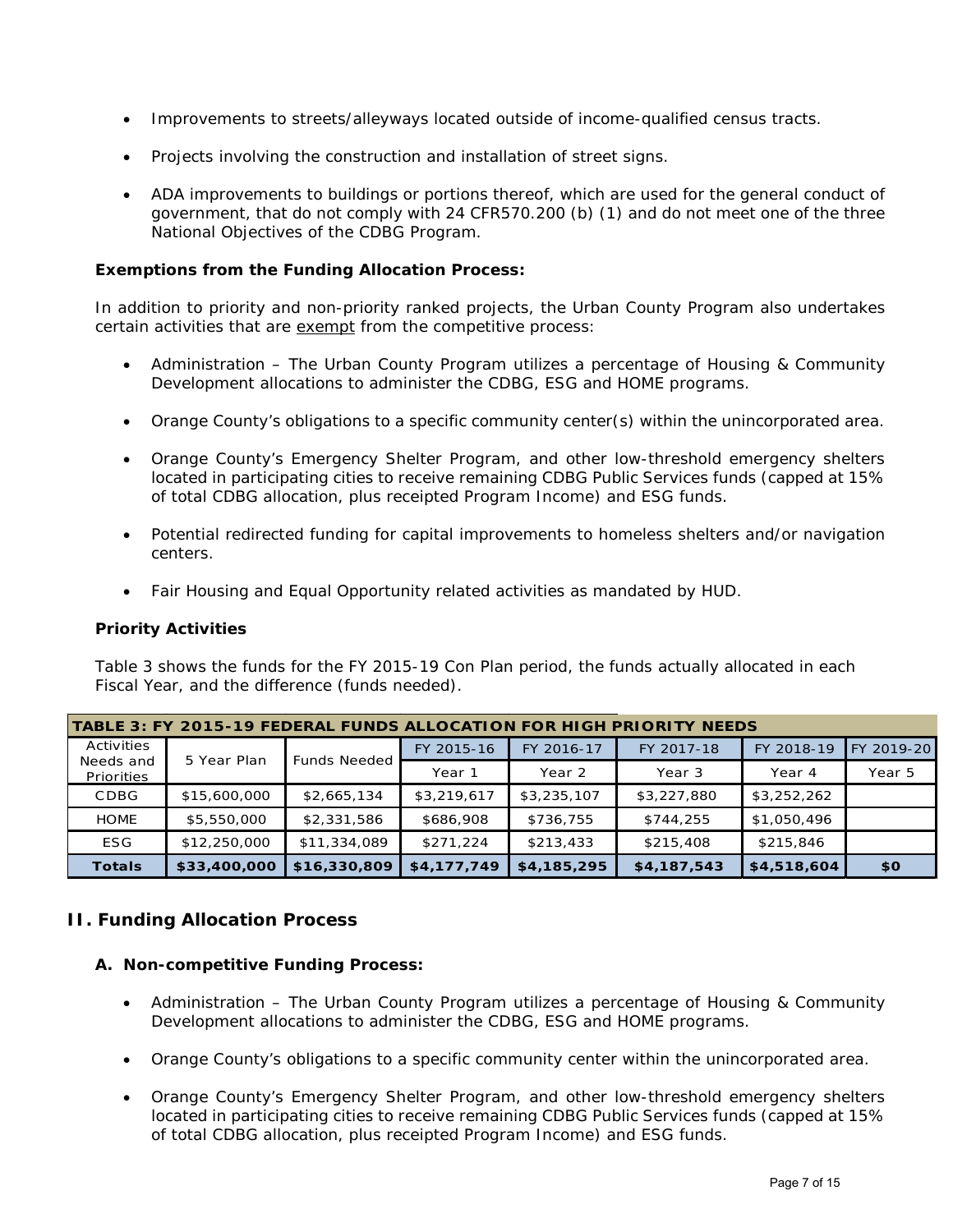- Fair Housing and Equal Opportunity related activities as mandated by HUD.
	- 1. Option for FY2019-20, to redirect FY2019-20 HR and PF&I project funding from HR and PF&I projects for capital improvements to homeless shelters and/or navigation centers which will be considered under the non-competitive allocation funding process.

# **B. Competitive Funding Process**

The Urban County Program utilizes a competitive Request for Proposal (RFP) process to distribute both Federal, State and local funds. The following activities are funded through this competitive process

- Two year RFP Public Facilities & Improvement projects for FY 2018-19 and FY 2019-20 was released on December 6, 2017 RFP No. 012-182310
- Two year RFP Housing Rehabilitation for FY 2018-19 and FY 2019-20 was released concurrently with PF&I RFP on December 6, 2017 No. 012-182310

# **Evaluation Committee**

The Evaluation Committee is the evaluating body for all applications submitted in response to the Urban County Program's competitive RFP process. The Evaluation Committee is comprised of one evaluation committee for Public Facilities and Improvements and Housing Rehabilitation. The Committee may be comprised of H&CD Commission members, community representatives, County staff and other individuals knowledgeable about community development, community services, and housing activities.

# **Multi-Year Funding Process**

#### **Public Services, Housing Rehabilitation and Public Facilities and Improvements**

For FY 2019-20, Housing & Community Development (HCD) is recommending that successful Public Services projects be funded for a second year. For Housing Rehabilitation (HR) and Public Facilities and Improvement (PF&I) projects, both of these categories are on a two year RFP cycle for FY 2018- 19 and FY 2019-20 therefore, HCD is recommending a second year of funding for those projects that performed satisfactorily in FY 2018-19 unless cities choose to redirect funding toward capital improvements for homeless shelters and /or navigation centers..

Projects that are recommended to receive funds as the result of the funding in Year 1 (FY 2018-19) may receive funding Year 2 (FY 2019-20), provided the organization successfully meets the following criteria:

- $\triangleright$  Project remains in compliance with contractual milestones
	- All projects must expend 50% of their contractual funds and complete 50% of their contractual accomplishments by January 15, of the contract year; 70% by March 15, of the contract year; and 80% by April 15, of the contract year, unless there are extenuating circumstances.
	- All Public Service projects that serve homeless populations are required to participate in the County's Homeless Management Information System (HMIS). For information regarding HMIS please contact 2-1-1 OC at: (714) 288-4007, or HMIShelpdesk@211oc.org.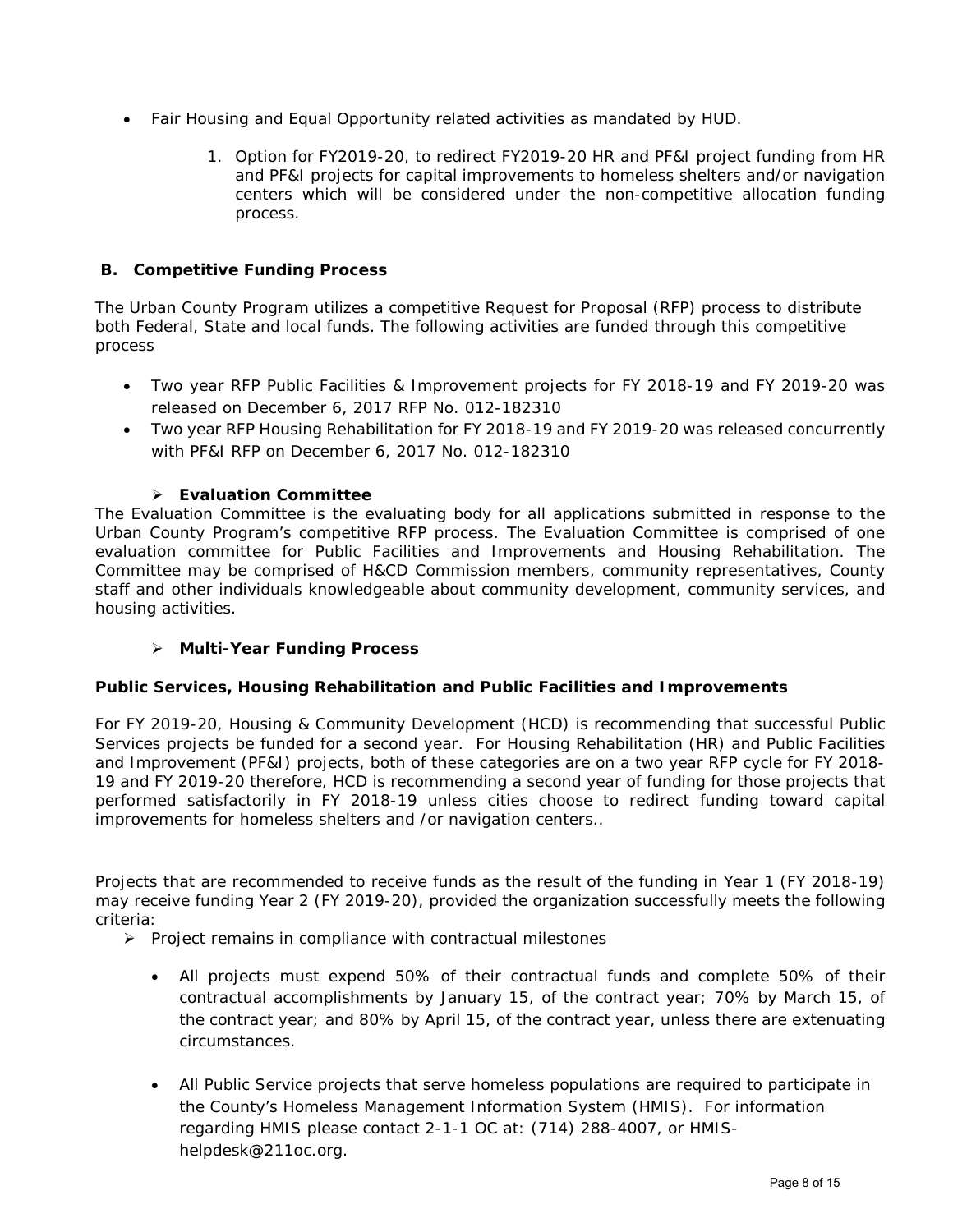- Exceptions to these requirements include: contracts that expend their funding later in the fiscal year (i.e., seasonal shelters), recommendation of the Evaluation Committee, exemption from Housing & Community Development Director, and delays due to HUD or Housing & Community Development administration of contracts.
- Project continues to meet the priority status for which it was funded in Year 1 or
- New PF&I project meets the priority and eligibility status.
- PF&I project continues to leverage funds with other sources.
- All project accomplishments must be correctly reported on the Grantee Performance Report (GPR) and/or other documentation as described in current year contract.
- Project must receive a successful assessment of performance and progress from Housing & Community Development staff.
- Organizations that receive an unsuccessful assessment of performance will be reviewed and reevaluated by the evaluation committee for future funding consideration.

Projects meeting the January 15<sup>th</sup> contract year milestone will be included in the current year draft Annual Action Plan; however, projects that fail to meet this deadline may be removed from the draft Annual Action Plan prior to its presentation to the Orange County Board of Supervisors at the public hearing.

# **C. Proposal Review Process and Key Policies**

In order to ensure integrity and reliability, the proposal review process is applied to each application on a consistent basis. In addition, maximum flexibility has been built into the proposal review process in order to ensure that Federal and local resources are available to assist the County in meeting its Community Development needs. Housing & Community Development staff may provide technical support to the Evaluation Committee's proposal review process.

# **1. Proposal Review Process (Prior year 1 FY 2018-19 process)**

All proposals will be reviewed utilizing the following six (6) steps:

- 1. Initial threshold review of all proposals submitted based on eligibility requirements established by HUD, will be conducted by Housing & Community Development staff.
- 2. After threshold review applications are forwarded to the Evaluation Committee for review, scoring, and ranking, consistent with the RFP guidelines.
- 3. Applicants deemed as unsuccessful by the Evaluation Committee are afforded the opportunity to protest following the Contract Policy Manual for procurement.
- 4. After addressing any protests, Contract Development and Management (CDM) provides a list of proposals recommended for funding to Housing & Community Development.
- 5. Projects recommended for funding are compiled and presented to the public for comment in the draft Annual Action Plan and later to the Orange County Board of Supervisors for approval.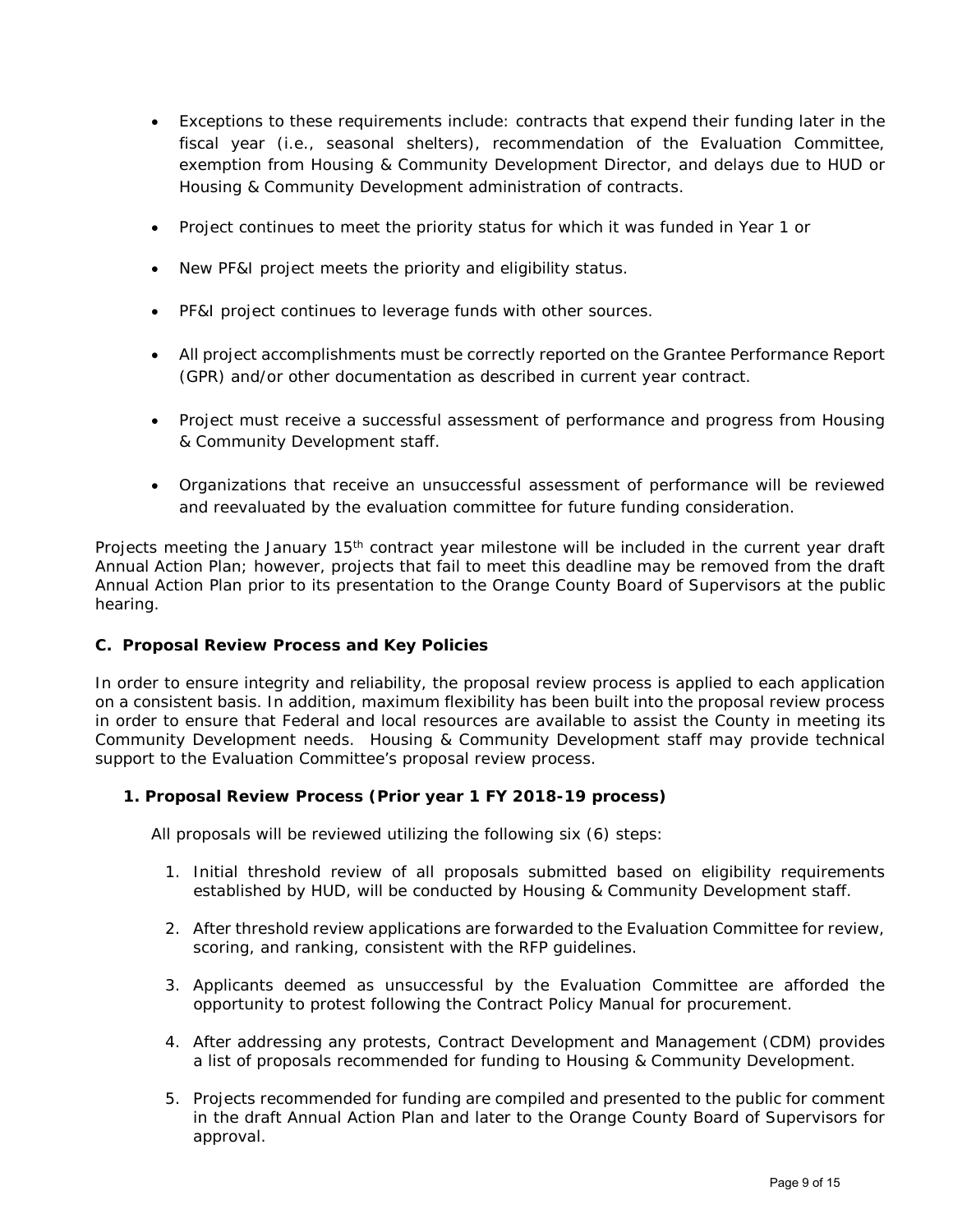6. Projects are preliminarily awarded funding until final approval from HUD.

### **2. Key Policies**

**Renewal Applicants-** Those applicants having been under contract with Housing & Community Development within the past 3 years.

- Housing & Community Development staff shall review project performance from projects within the past 3 years.
- Renewal evaluations will focus on, but will not be limited to, subrecipient compliance with contractual obligations and meeting scheduled accomplishments as reported on the current year's Grantee Performance Report (GPR).

**Activity Specific Policies**- the following requirements apply to all Public Services, Housing Rehabilitation and Public Facilities and Improvements projects and activities.

- $\triangleright$  Public Services and Housing Rehabilitation
- All projects and activities providing services to homeless individuals and/or families are required to be an active participant in the Homeless Management Information System (HMIS).
- \$200,000 maximum funding amount for Housing Rehabilitation; but allow applicants to request more than 35% of the total funding available, however, limit awards to no more than 35% of the total funds available for projects.

#### **Minimum Application Requirement**

- A minimum application grant amount (based on available funding) is established at \$15,000 per year for all activities.
- A Maximum of **one** PF&I application per City or jurisdiction was accepted.
- Projects must meet a national objective as identified by HUD Regulations Criteria for National Objectives (24 CFR 570.208).
- Depending on funding source, the proposed activity must be eligible as defined by HUD Regulations under Basic Eligible Activities (24 CFR 570.201)
- The population to be served or to benefit from the project must be primarily low to moderate-income as defined by HUD.
- If the applicant is a current or past recipient of assistance under a HUD McKinney Act program (i.e., Continuum of Care) or the HUD Single Family Property Disposition Program, there must be no project or construction delay, HUD finding, outstanding Annual Progress Report (APR), or outstanding audit that HUD deems serious regarding the administration of HUD McKinney Act programs or the HUD Single Family Property Disposition Program.
- Applicant must submit a copy of the organization's most recent audit (within the last two years) by an independent certified CPA and a description of corrective action taken for any findings identified by the auditor, both of which will be reviewed by the OC Community Resources Accounting Manager or designated staff.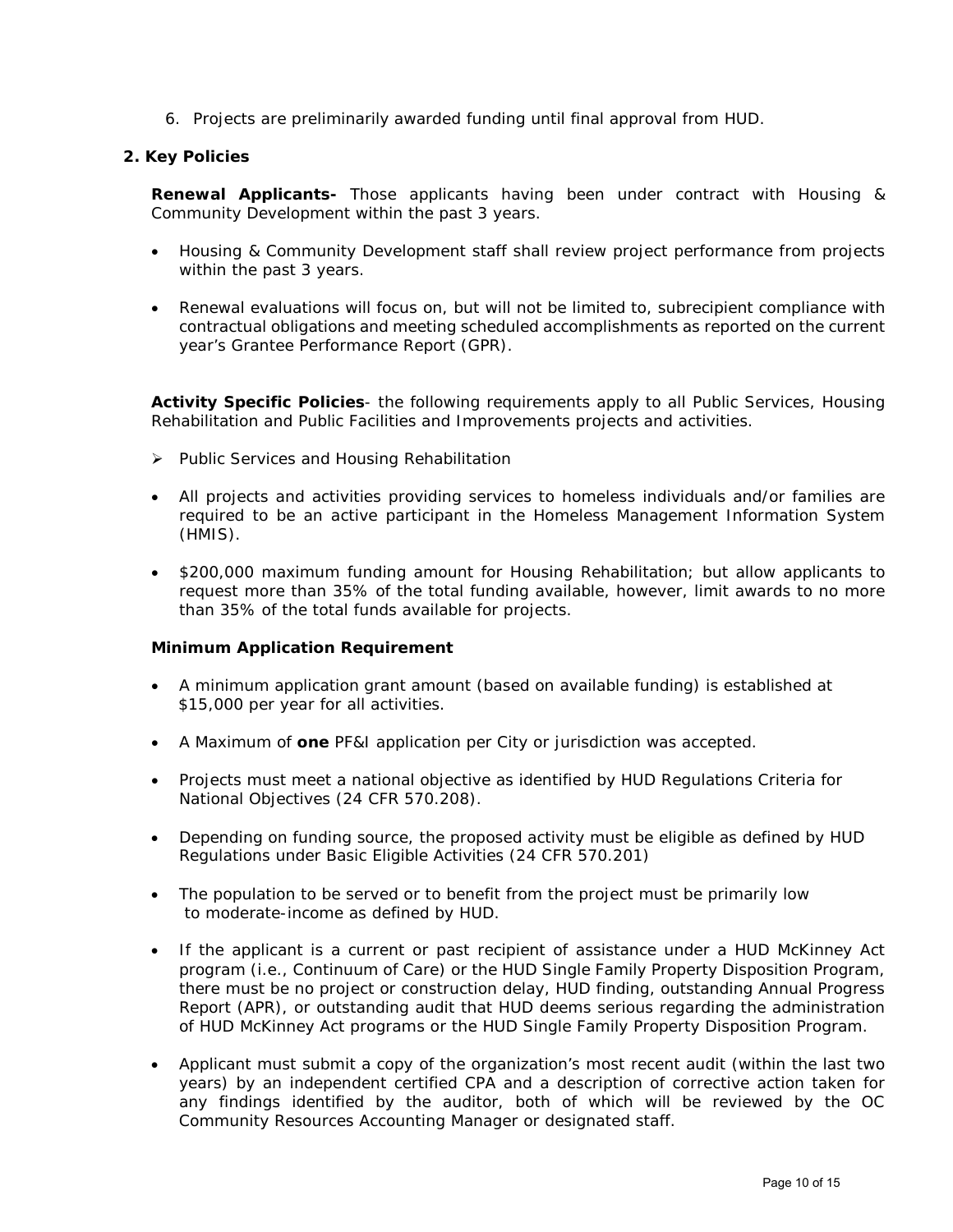• The applicant must be in compliance with applicable civil rights laws and Executive Orders. There must be no pending civil rights suits, outstanding findings, of noncompliance with civil rights statues, Executives Orders, or regulations, unresolved Secretary (Secretary of the U.S. Department of Housing and urban Development) charge of discrimination issued under the Fair Housing Act, no adjudications of civil rights violations on a civil action or deferral of processing of applications from the applicant imposed by HUD.

# **D. Substantial Amendments to Projects**

# **1. Substantial Amendment**

From time-to–time, it may be necessary for the County to process a "substantial amendment" to the Five Year Consolidated Plan or the One Year Annual Action Plans to allow for new CDBG, ESG, HOME or local-funded activities, modification of existing activities; or other CPD program administrative actions.

Any proposed amendment that is considered a "substantial amendment" is subject to the Citizen Participation process, requires formal action by the Board of Supervisors, and approval by HUD. A thirty (30) day public notice is published to provide the opportunity for the public to review and comment on the proposed substantial amendments. The County will consider all comments or views received from the public concerning proposed substantial amendments in accordance with 24 CFR 91.105 (c)(3). A summary of these comments and views, including comments or views not accepted (and the reason why) shall be attached to the substantial amendment.

The County of Orange is required by HUD [24 CFR 91.505 (b)] to identify the criteria to be used in determining if a proposed action will be considered a *Substantial Amendment.* The following criteria will be used by the County – if any one criterion applies, a substantial amendment will be required:

- 1. A new activity not previously listed and described in the Consolidated Plan/Annual Action Plan;
- 2. When a proposal is made to amend the description of an existing activity in such a way that the newly described purpose, scope, or beneficiaries differ significantly from the original activity's purpose, scope, or beneficiaries; or
- 3. An increase in the amount of Federal Community Planning Development and/or local funds allocated to an existing activity when the following apply:
	- a. An increase in funding for a public service activity in an amount greater than a 50% increase over the current funded amount.
	- b. An increase in the funding for public facility improvements/housing rehabilitation in an amount greater than a 50% increase over the current funded amount.

In an effort to efficiently utilize CDBG funds within the time frames required by HUD, the County will consider the reprogramming of unspent CDBG balances from completed and cancelled CDBG-funded activities to other eligible activities as a "Non-Substantial Amendment". In the event that any of these "administrative" reprogramming actions fall under the "substantial amendment" criteria, the proposed actions are subject to the Citizen Participation process, requires formal action by the Board of Supervisors, and subsequent approval by HUD.

# **E. Non-Substantial Amendments to Projects**

• **Non-Substantial Amendment**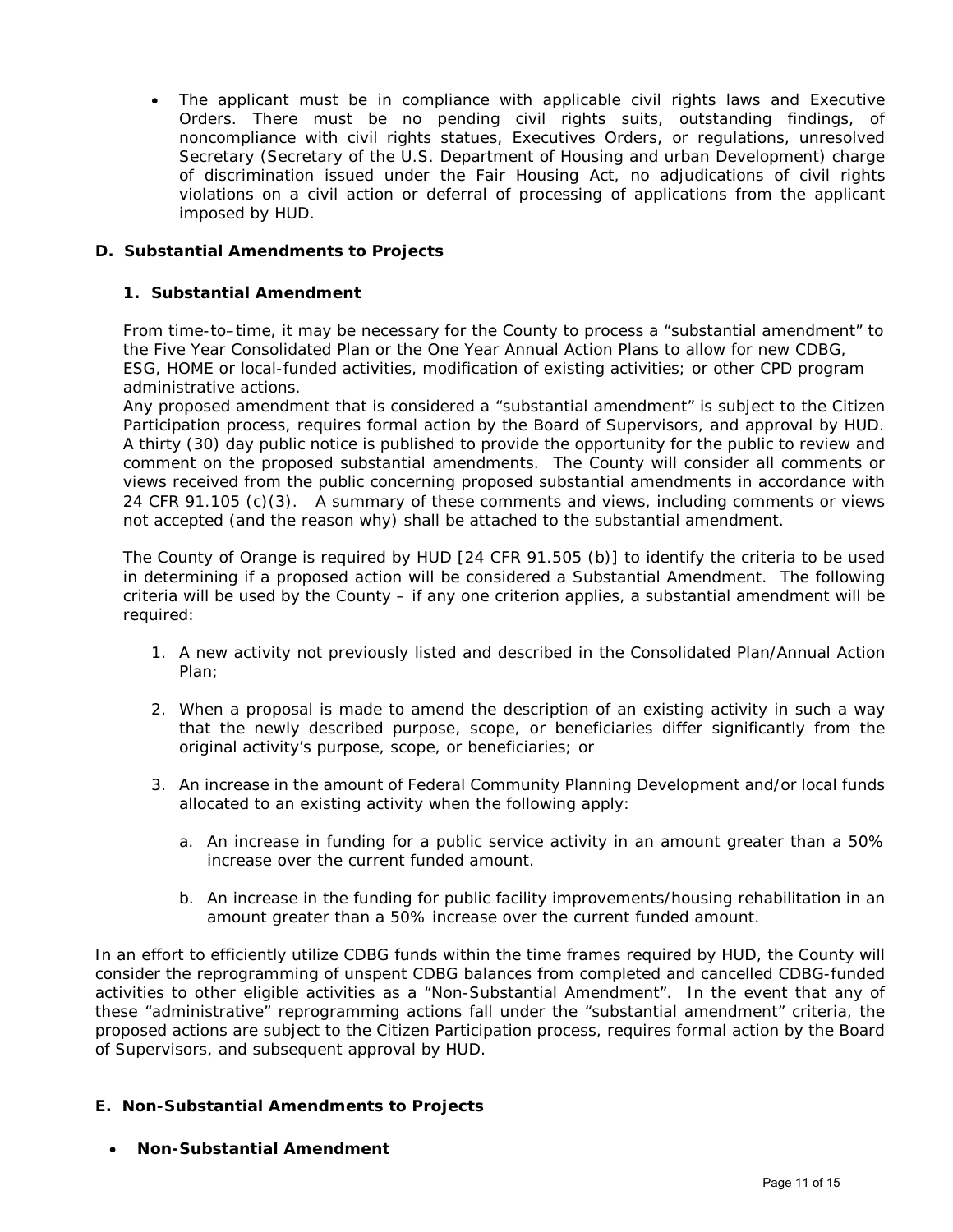- From time-to–time, it may be necessary for the County to process a "non-substantial amendment" to the One Year Annual Action Plan to allow for changes in CDBG, ESG, HOME or local-funded activities, six month extension of contract end date, or other CPD program administrative actions.
- Any proposed amendment that is considered a "non-substantial amendment" that has an increase of funding between 11% and 50% of original contract amount, requires formal action by the Board of Supervisors.

The County will maintain and provide for public review a Reprogramming Action File that provides details for every reprogramming action (Substantial and Non-Substantial) taking place during the program year.

# **F. Program Income**

Successful applicants will be required to comply with regulations set forth in 24 CFR 570.504, as well as all applicable State and Orange County regulations when reporting Program Income. Program Income is considered as funds generated by the successful applicant as a result of receiving Federal State and or local funds provided in a contract with Orange County.

All Program Income accrued shall be returned to Orange County on a quarterly basis prior to the successful applicant receiving any reimbursement from grant funds provided in their contract with Orange County.

# **G. Affordable Housing**

Activities associated with affordable housing such as new housing construction/acquisition project proposals, rental housing, single-family acquisition/rehabilitation, homeownership and tenant based rental assistance will be approved separately and presented to the Board of Supervisors. If the County selects to do homeownership activity, it will be pursuant to the FY 2015-19 ConPlan recapture policy.

# **H. Performance Measurements**

Consistent with Federal Guidelines as referenced in Federal Register Notice, Vol. 70, No. 111, dated June 10, 2005 and Notice; March 7, 2006 update, Housing & Community Development/ developed a performance measurement system that identifies standardized objectives and outcomes for proposed activities, that can be reported at a national level. March 7, 2006 HUD updated guidelines. The following chart provides a brief outline of Housing & Community Development performance measurement system as recommended by HUD.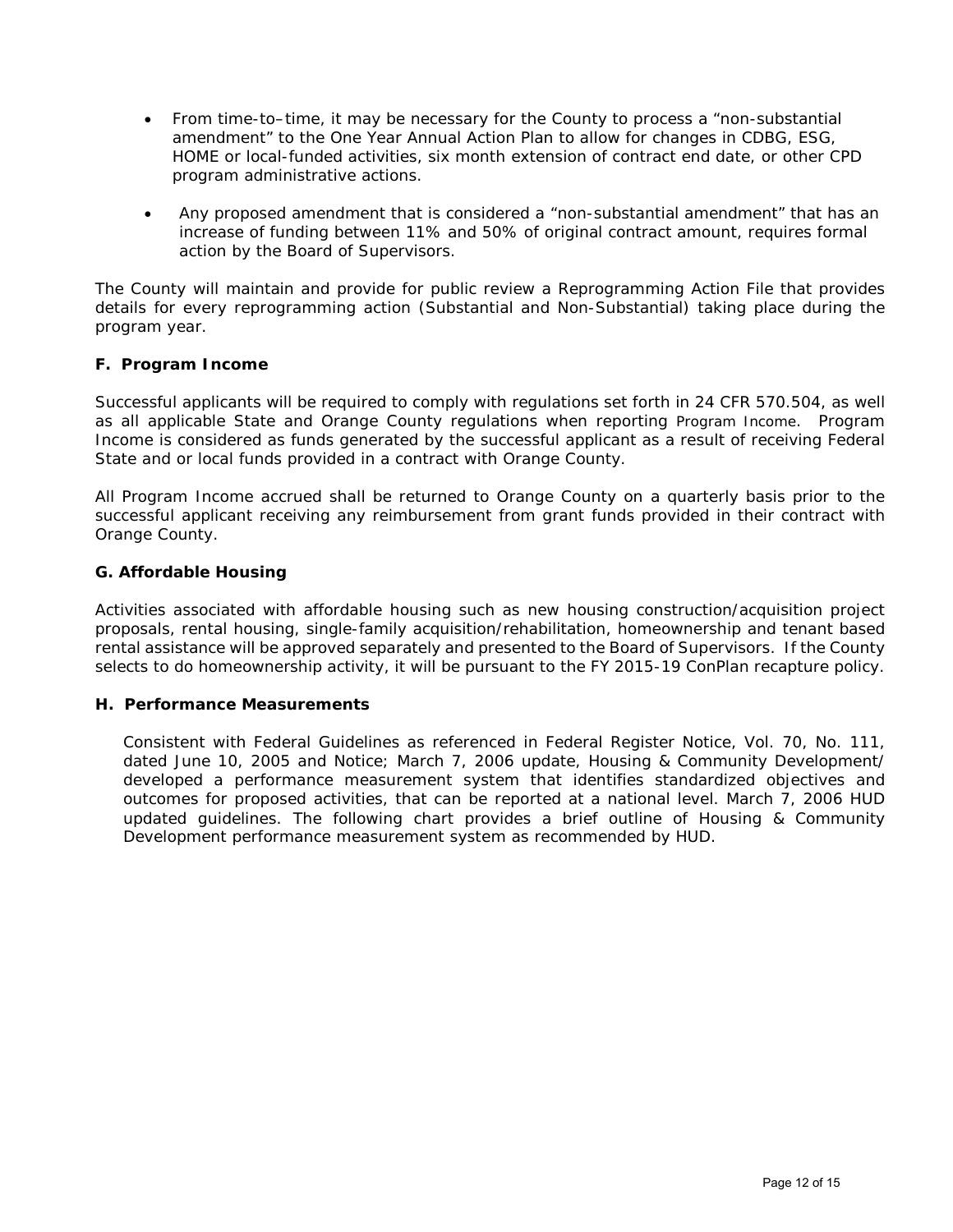#### **Table 4: PERFORMANCE OUTCOME MEASUREMENT SYSTEM**

**Step 1: Assess Needs and Select Goals** 

**Step 2: Select Objectives with Outcomes** 

### **Availability/Accessibility Affordability Sustainability**

Enhance Suitable Living Environment Through New/Improved Accessibility

Create Decent Housing with New/Improved Availability

Promote Economic **Opportunity** Through New/Improved Accessibility

Enhance Suitable Living Environment Through New/Improved Affordability

Create Decent Housing with New/Improved Affordability

Promote Economic **Opportunity** Through New/Improved Affordability

Enhance Suitable Living Environment Through New/Improved Sustainability

Create Decent Housing with New/Improved Sustainability

Promote Economic Opportunity Through New/Improved **Sustainability** 

# **Step 3:** Design Programs and Choose Activities

Housing Rehabilitation Rental Housing Production Community Facilities Public Safety **Infrastructure** Lead-based Paint Activities

HIV/AIDS Tenant-based Rental Assistance Economic Development Housing for Homeless Special Needs Housing Homeownership Assistance

Housing Counseling Public Services Code Enforcement Water/Sewer Utilities Transportation

 **Step 4:** Complete the Consolidated Plan/Action Plan

 **Step 5**: Develop the Outcome Statement

Output (quantified) + Outcome + Activity (description) + Objective

| Number of households assisted                 | Number of persons stabilized             |
|-----------------------------------------------|------------------------------------------|
| Number of new businesses assisted             | Acres of brownfields remediated          |
| Number of jobs created/retained               | Amount of money leveraged                |
| Number of units made 504-accessible           | Number of affordable units               |
| Number of years of affordability guaranteed   | Number of housing units for HIV/AIDS     |
| Number of jobs with health care benefits      | Number of units for chronically homeless |
| Number of units meeting Energy Star standards | Number of units made lead safe           |

 **Step 6**: Report (IDIS, CAPER)

For all projects report program requirements plus:

Income levels of persons, or households (30%, 50%, 60%, or 80% of area median income)<br>Number of persons, households, units<br>Number of communities/neighborhood Number of communities/neighborhoods assisted Current racial/ethnic and disability categories Leveraging or Match

Source: Federal Register/Vol. 70, No. 111/Friday, June 10, 2005/Notices; March 7, 2006 update

#### **Performance Objectives**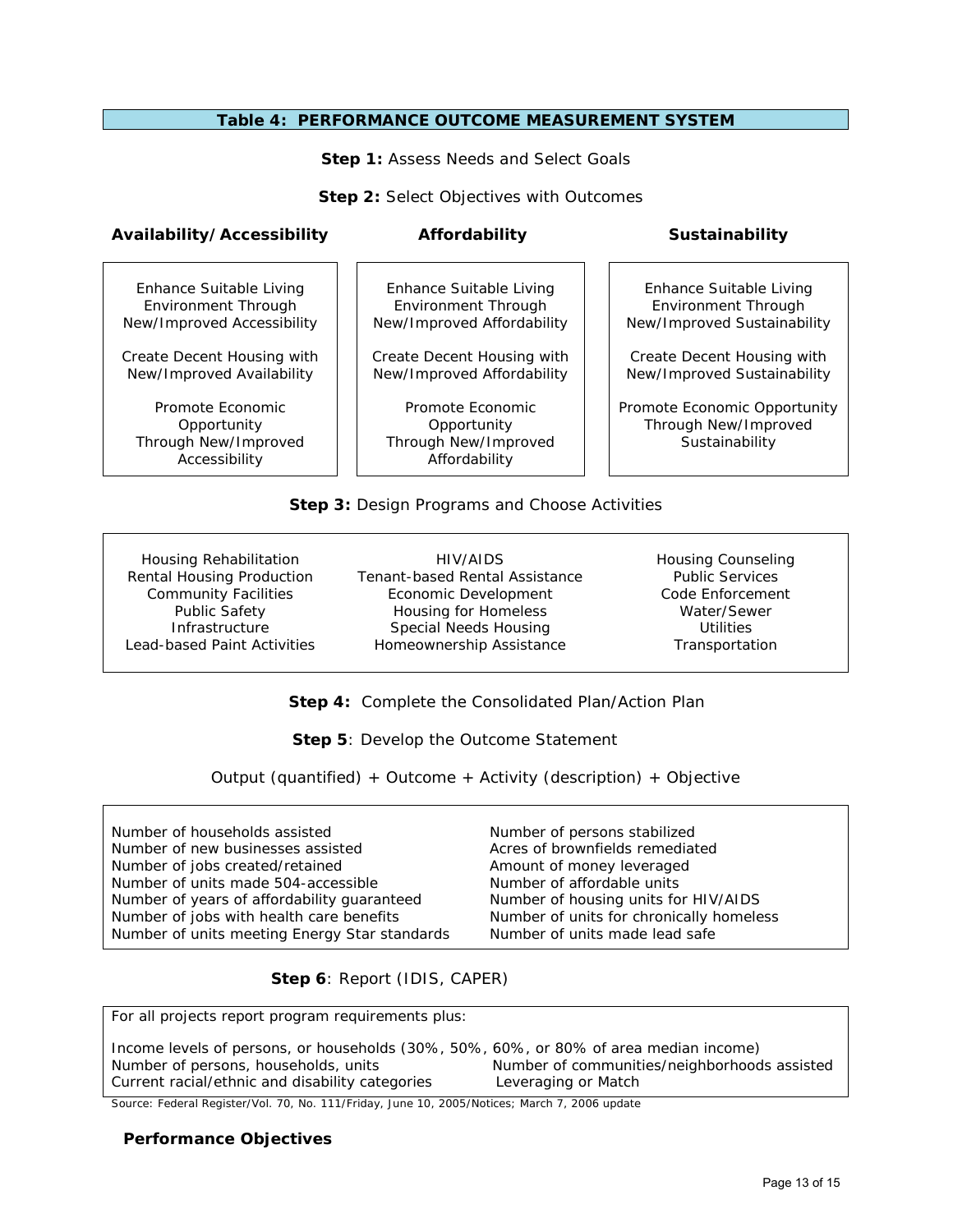No. 1 - Suitable Living Environment: In general, this objective relates to activities that are designed to benefit communities, families, or individuals by addressing issues in their living environment.

No. 2 - Decent Affordable Housing: The activities that typically would be found under this objective are designed to cover the wide range of housing possible under HOME, CDBG, HOPWA or ESG. This objective focuses on housing programs where the purpose for the project is to meet the individual family or community needs and not programs where the housing is an element of a larger effort.

No. 3 - Creating Economic Opportunities: This objective applies to the types of activities related to economic development, commercial revitalization, or job creation.

#### **Performance Outcomes**

No. 1 - Availability/Accessibility: This outcome category applies to activities that make services, infrastructure, housing, or shelter available or accessible to low and moderate-income people, including persons with disabilities. In this category, accessibility does not refer only to physical barriers, but also to making the affordable basics of daily living available and accessible to lowand moderate-income people.

No. 2 - Affordability: This outcome category applies to activities that provide affordability in a variety of ways in the lives of low-and moderate-income people. It can include the creation or maintenance of affordable housing, basic infrastructure hook-ups, or services such as transportation or day care.

No. 3 - Sustainability (Promoting Livable or Viable Communities): This outcome applies to projects where the activity or activities are aimed at improving communities or neighborhoods, helping to make them livable or viable by providing benefit to persons of low- and moderate-income or by removing or eliminating slums or blighted areas through multiple activities or services that sustain communities or neighborhoods.

The outcomes and performance monitoring process will be carried out in a transparent way, so that those whom monitor performance outcomes can make informed judgments.

As stated above, applicants are required to identify their planned performance in their budget documentation and to report on their actual performance in their Grantee Performance Report (GPR). Guidance on performance and outcome accountability documents is available by contacting:

> Housing & Community Development Craig Fee, Community Development Manager 1300 S. Grand Avenue, Bldg. B Santa Ana, CA 92705 Telephone No. (714) 480-2996 E Mail: [craig.fee@occr.ocgov.com](mailto:craig.fee@occr.ocgov.com)